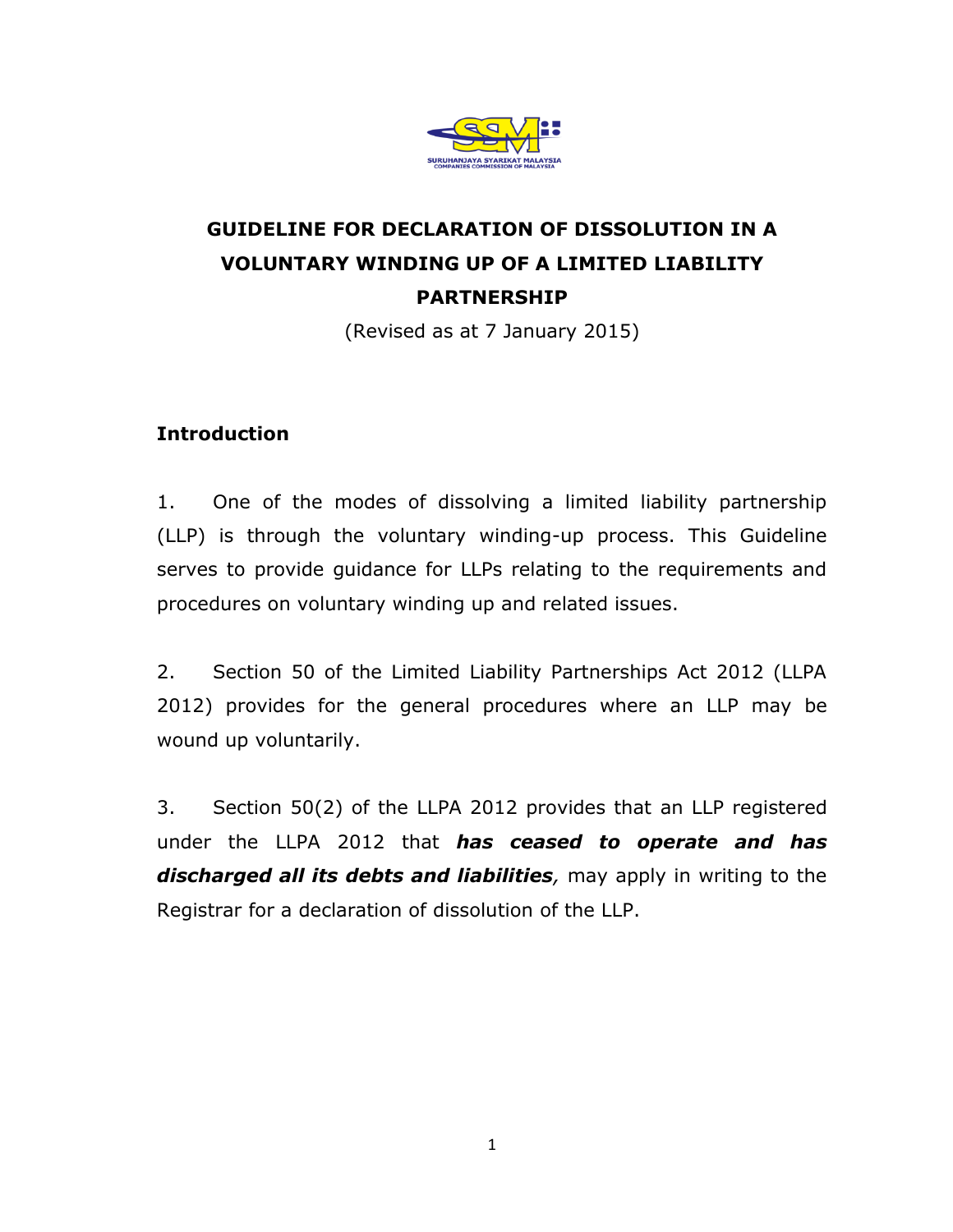### **Pre Application Process**

4. Before an application for a declaration of dissolution is made to the Registrar, the LLP must ensure that the following requirements are complied with:

- (a) That a notice to the effect that an application for a declaration of dissolution of the LLP will be made to the Registrar has been sent to all the partners of the LLP by registered post to the last known address of the partners.
- (b) That a written notice has been obtained from the Inland Revenue Board of Malaysia to the effect that it has no objection to the Registrar making a declaration of dissolution of the LLP.
- (c) That a notice has been published in at least one widely circulated Malaysian newspaper in the national language and one widely circulated newspaper in the English language to the effect that the applicant proposes to apply to the Registrar for a declaration of dissolution as per in **Appendix A** and **Appendix B**.

5. Once the requirements stated under paragraph 4 has been complied with, an application for a declaration of dissolution shall be made **within seven (7) days** from the date of the notification referred to in paragraph 4(a) or the publication of the notice in the newspapers referred to in paragraph 4(c), whichever is the later.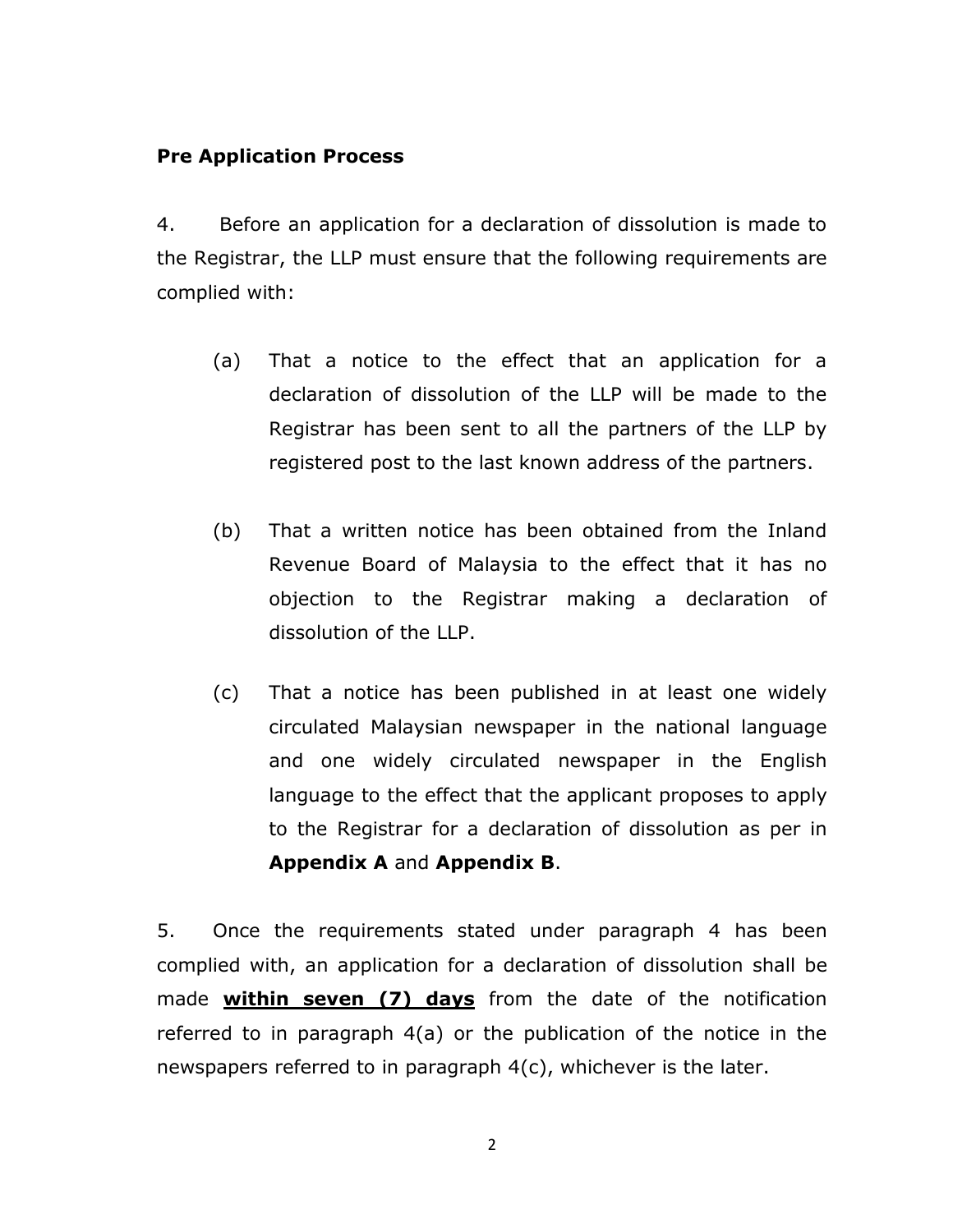6. To avoid any complication and undue delay in the submission of the application within the required time as stated under paragraph 5, an LLP is advised to follow the step by step guide as provided below before the application for a declaration of dissolution is made to the Registrar:-

- i) Firstly, obtain the written notice from the Inland Revenue Board of Malaysia as referred to in paragraph 4(b).
- ii) Secondly, send the notice to all partners as referred to in paragraph 4(a).
- iii) Next, make the publication of notice in the newspapers as referred to in paragraph 4(c).
- iv) Finally, execute the Statutory Declaration as required under paragraph 9(a) and submit the application for a declaration of dissolution to the Registrar **within seven (7) days** from the date of the publication of notice in the newspapers.

7. If an LLP is unable to submit the application referred to under paragraph 5 within the stipulated timeframe, the LLP may apply for an extension of time to the Registrar for a longer timeframe with the fee of Ringgit Malaysia Fifty (RM50), provided that the application for an extension of time is made **within the seven-day period**. However, the timeframe extended by the Registrar will not exceed **thirty (30) days** from the end of the seven-day period.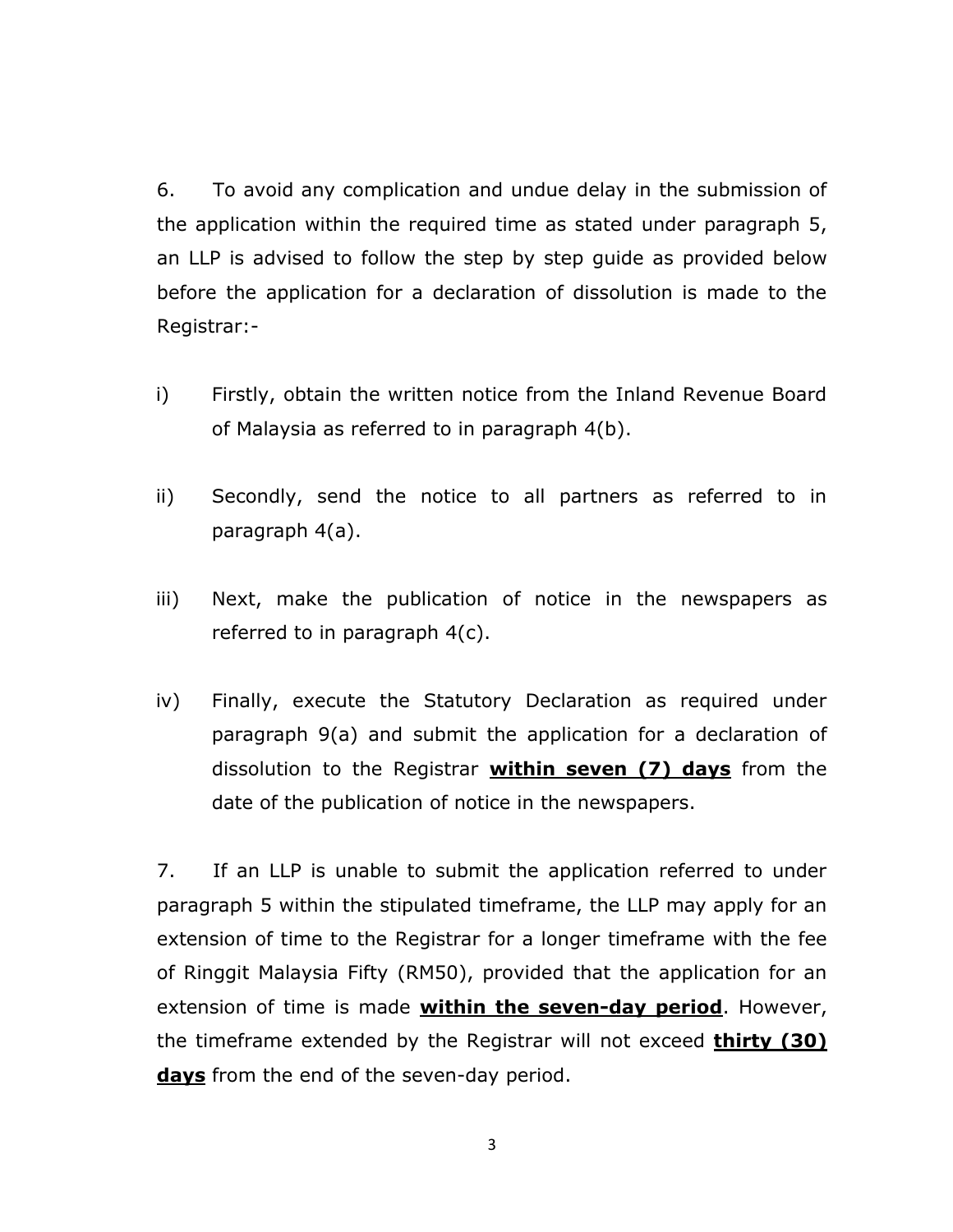## **Application for a declaration of dissolution in a voluntary winding up of an LLP**

8. The application for a declaration of dissolution must be made by one of the partners of the LLP or in the case where the partners of an LLP consist of only body corporate, any one of the registered representatives of the partner.

9. The application for a declaration of dissolution shall be in the form as specified by the Registrar and shall be accompanied with the following documents:

- (a) a statutory declaration as per in **Appendix C** executed by the same partner or the registered representative (in the case where all partners are body corporate) who is making the application for a declaration of dissolution;
- (b) a copy of the notice sent to all partners as required in paragraph 4(a);
- (c) a written notice from the Inland Revenue Board of Malaysia as referred to in paragraph 4(b); and
- (d) copies of the notice published in the newspapers as referred to in paragraph 4(c).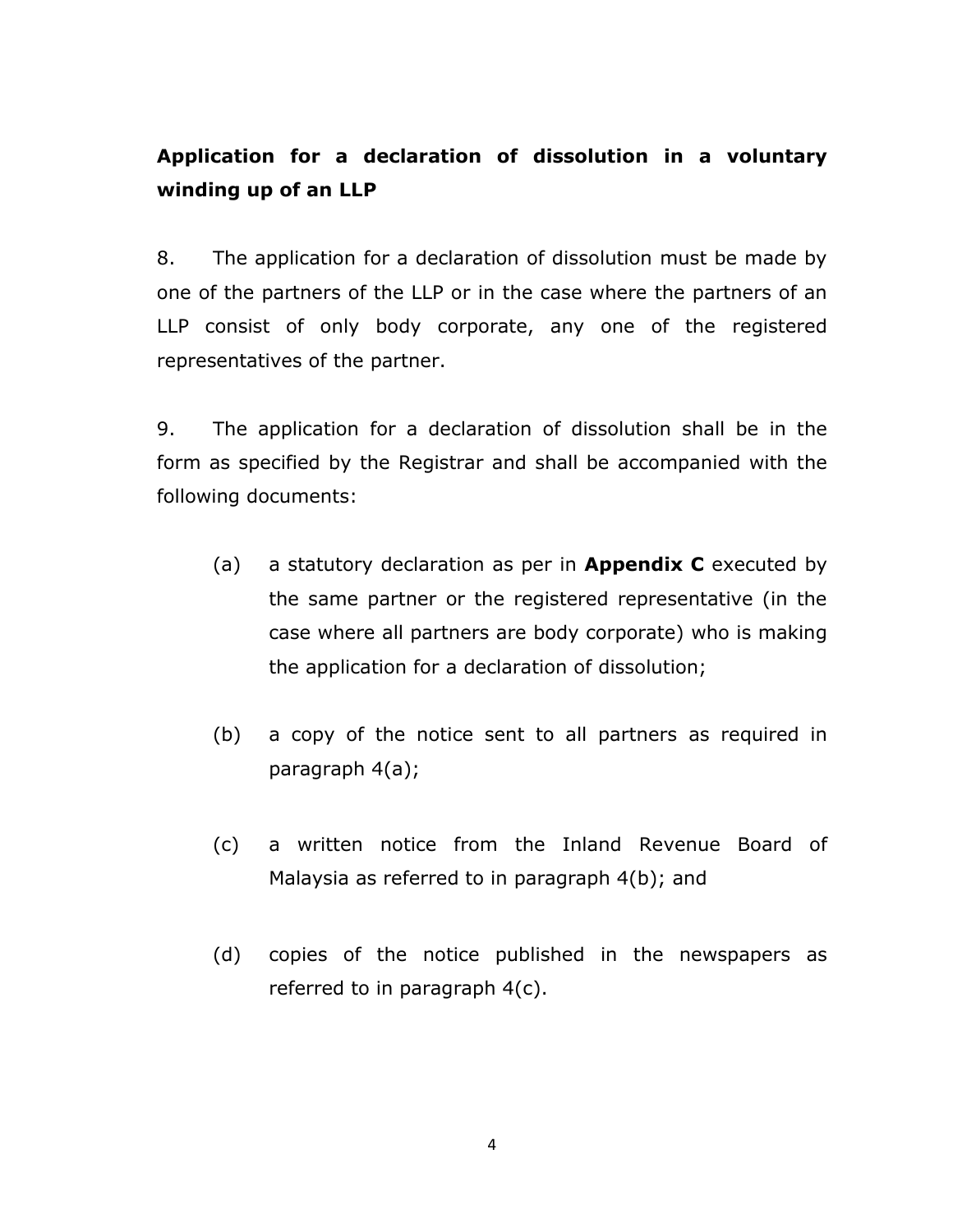### **Rights to object to the proposed dissolution**

10. Any partner or creditor of the LLP may make an objection against the proposed dissolution of the LLP within **thirty (30) days** from the date of the posting of the notice referred to in paragraph 4(a) or the publication of the notice in the newspaper referred to in paragraph 4(c), whichever is the later.

11. The objection may be made in writing to the Registrar to the following address:

#### **Director**

**Registration Services Division (Insolvency Section) Suruhanjaya Syarikat Malaysia Level 19, Menara SSM@Sentral, No. 7 Jalan Stesen Sentral 5, Kuala Lumpur Sentral, 50623 Kuala Lumpur. Email: [enquiry@ssm.com.my](mailto:enquiry@ssm.com.my)**

12. If a written objection is received from a partner or a creditor of the LLP, the Registrar will notify the applicant of the receipt of the objection and the identity of the person who has objected.

13. Upon receipt of the notice of the objection from the Registrar, the applicant is required to resolve the matter with the objector **within sixty (60) days** from the date of the notice of objection. At

5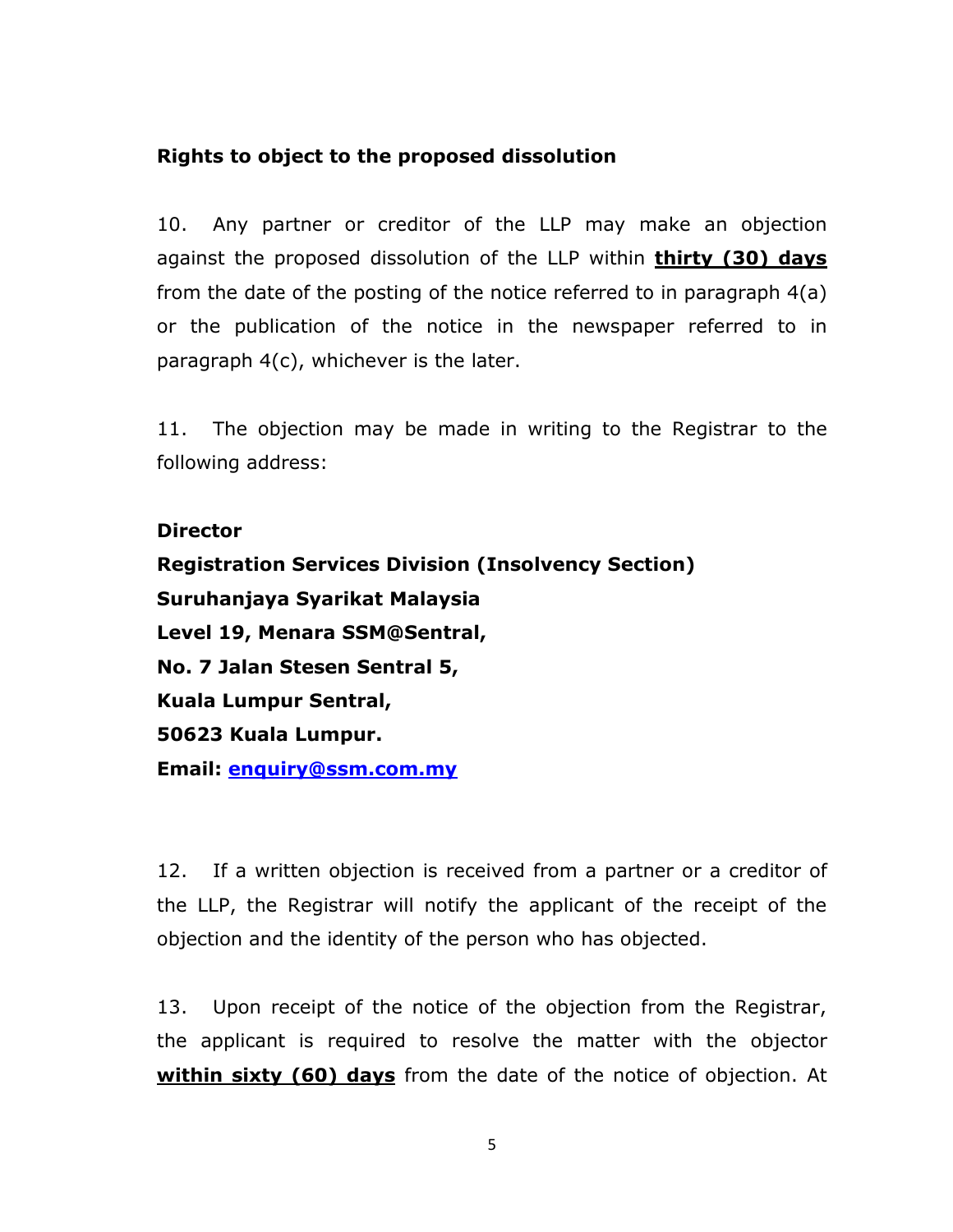the expiry of the sixty-day period, if the Registrar receives no evidence that the objection has been resolved or a written explanation accompanied with a consent letter from the objector to withdraw the objection, the application for a declaration of dissolution will be rejected.

### **Declaration of dissolution of the LLP by the Registrar**

14. The Registrar may, by notice in writing, declare that the LLP is dissolved if:

- (a) there is no objection received from any partner or creditor of the LLP;
- (b) the objection to the proposed dissolution was subsequently withdrawn; or
- (c) the Registrar is of the view that the objection to the proposed dissolution is without justification.

15. The Registrar may make the declaration referred to in paragraph  $14-$ 

(a) in the case where there is no objection or where the objection is without justification, after thirty (30) days from the date of the application; or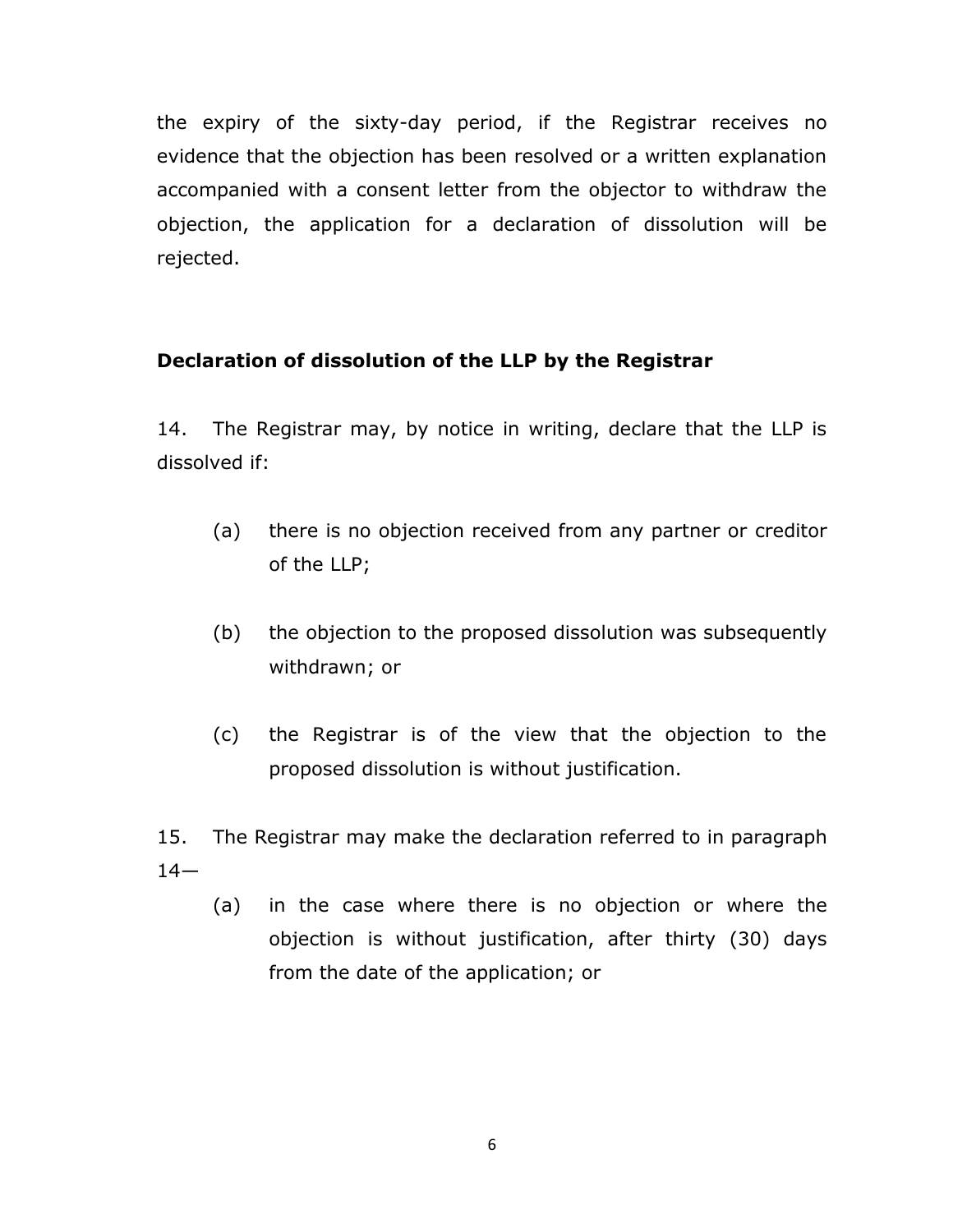(b) in the case where there is objection, after thirty (30) days from the date the objection was resolved or withdrawn as the case may be.

## **Notice of declaration of LLP by the Registrar and effect of declaration of dissolution**

16. The Registrar, in making the declaration of dissolution, will notify the LLP that, subject to the LLP agreement, the LLP is entitled to distribute its surplus assets (if any) among its partners according to their respective rights and interests.

17. The LLP is required to notify the Registrar that its surplus assets have been distributed accordingly **within fourteen (14) days** after the distribution is completed. The declaration of dissolution of the LLP shall **only** take effect upon such notification is given to the Registrar.

### **Application Fee**

18. The completed application for a declaration of dissolution shall be submitted to the Registrar together with an application fee of Ringgit Malaysia One Hundred (RM100).

### **Withdrawal of application**

19. The applicant may withdraw the application for declaration of dissolution at any time before the declaration of dissolution is made by the Registrar as referred to under paragraph 14 and 15 by writing to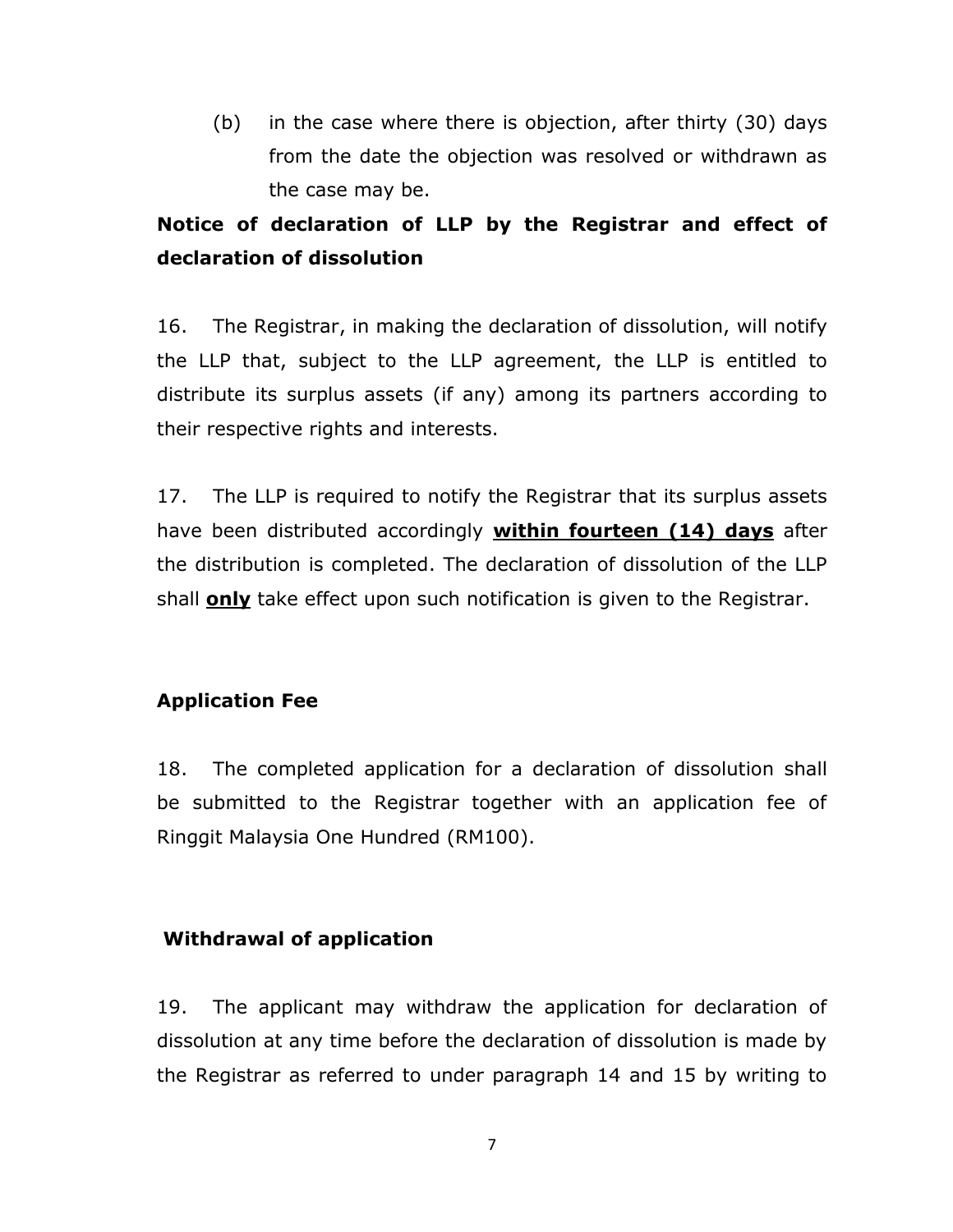the Registrar indicating the reasons for the withdrawal of the application together with a fee of Ringgit Malaysia One Hundred (RM100).

20. Once the Registrar has made the declaration of dissolution as referred to under paragraph 14 and 15, no application for withdrawal will be entertained.

### **Effect of this guideline**

21. This guideline is issued pursuant to section 77 of the LLPA 2012 for purposes of section 50 of the LLPA 2012.

**Registrar of Limited Liability Partnerships Companies Commission of Malaysia 16 April 2014**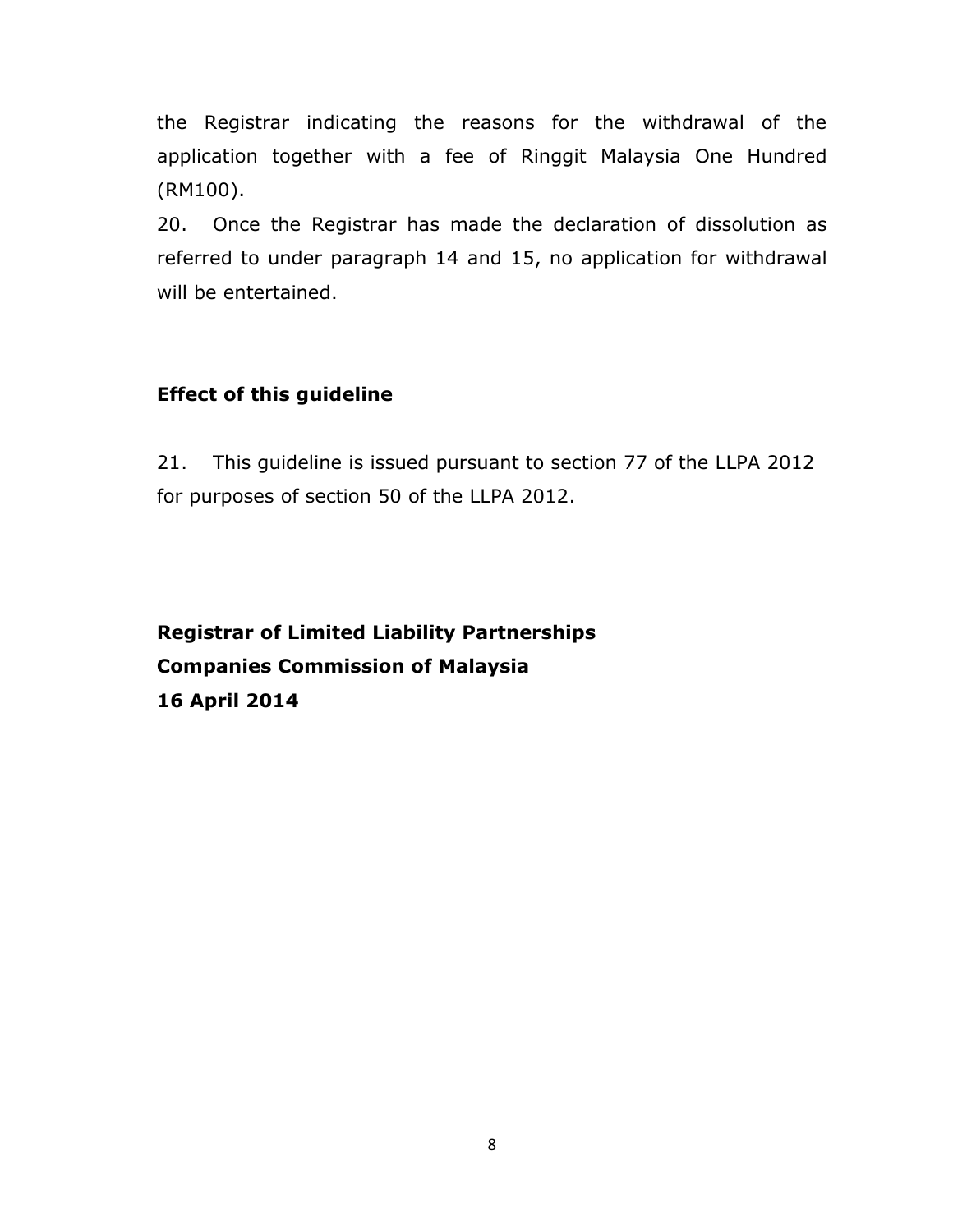### **Appendix A**

### **NOTIS PERMOHONAN UNTUK PENGGULUNGAN PERKONGSIAN LIABILITI TERHAD SECARA SUKARELA**

#### **(Seksyen 50(4)(a) Akta Perkongsian Liabiliti Terhad 2012)**

Dengan ini notis adalah diberikan bahawa .................. PLT (No. PLT ..........) akan membuat permohonan kepada Pendaftar Perkongsian Liabiliti Terhad untuk suatu perisytiharan pembubaran menurut seksyen 50(2) Akta Perkongsian Liabiliti Terhad 2012 dalam tempoh tujuh (7) hari selepas notis ini disiarkan. Mana-mana pekongsi atau pemiutang PLT tersebut yang ingin membuat bantahan terhadap permohonan ini boleh membuat bantahan bertulis kepada Suruhanjaya Syarikat Malaysia dalam tempoh tiga puluh (30) hari dari tarikh notis ini.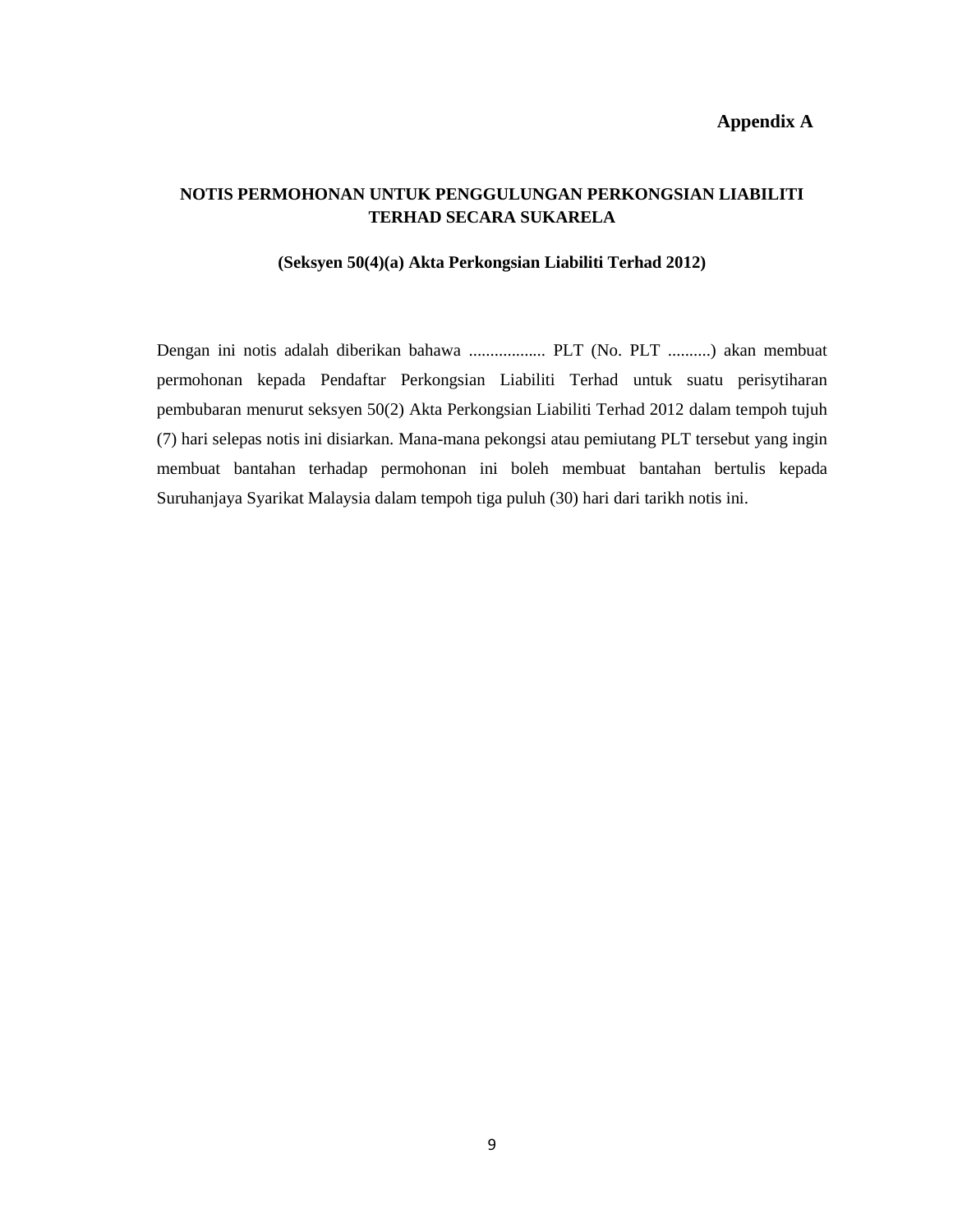### **Appendix B**

### **NOTICE OF APPLICATION FOR VOLUTARY WINDING UP OF LIMITED LIABILITY PARTNERSHIP**

#### **(Section 50(4)(a) of the Limited Liability Partnerships Act 2012)**

Notice is hereby given that..................... PLT (LLP No. ..........) will be making an application to the Registrar of Limited Liability Partnerships for a declaration of dissolution pursuant to section 50(2) of the Limited Liability Partnerships Act 2012 within seven (7) days after the publication of this notice. Any partner or creditor of the LLP desiring to object to the application may do so in writing to the Companies Commission of Malaysia within thirty (30) days from the date of this notice.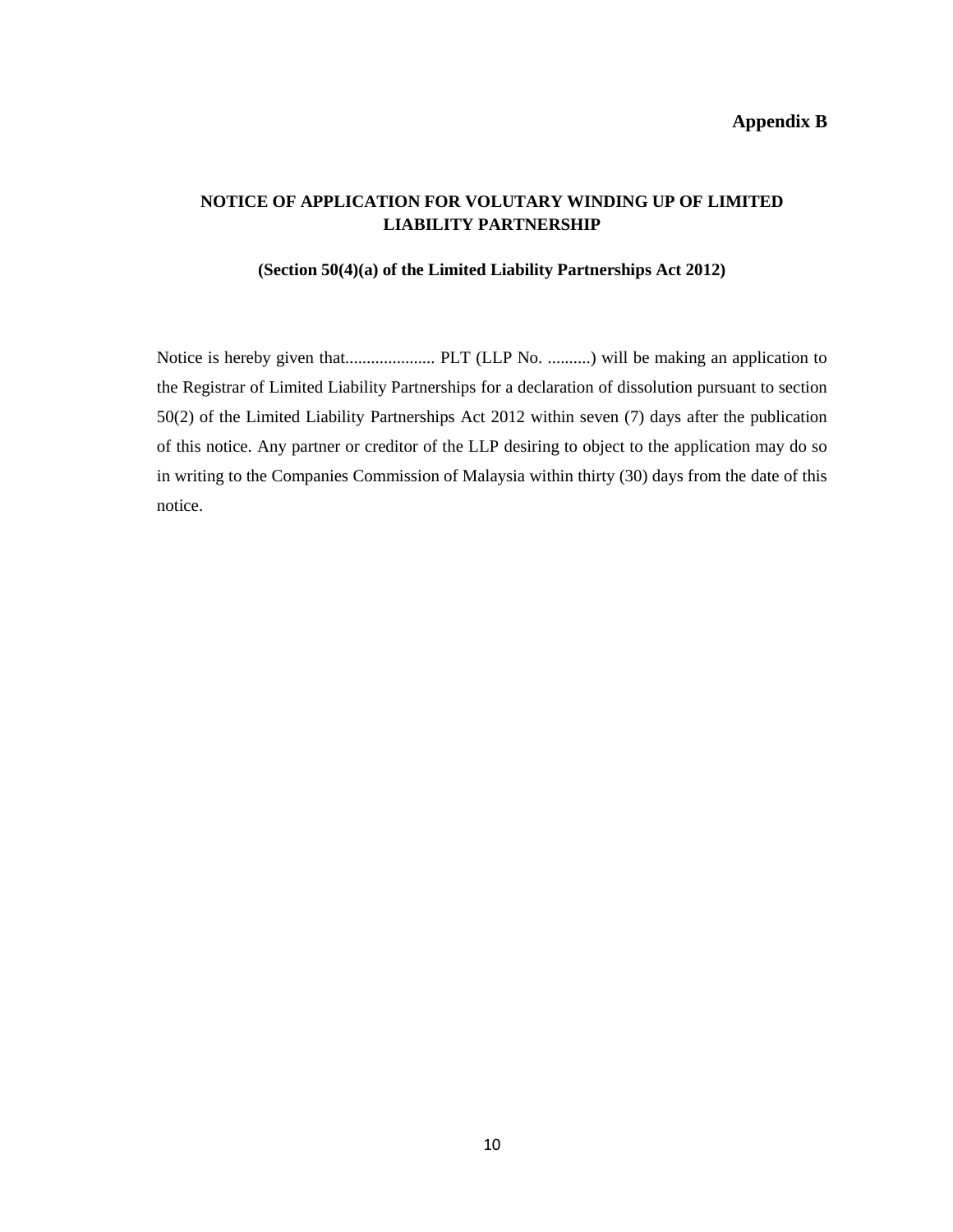#### **Appendix C**

## **STATUTORY DECLARATION FOR THE APPLICATION OF VOLUNTARY WINDING UP OF A LIMITED LIABILITY PARTNERSHIP PURSUANT TO SECTION 50 OF THE LIMITED LIABILITY PARTNERSHIPS ACT 2012**

I .............................. NRIC / Passport no. .............................. \*a partner of / \*the authorised representative of...............................(name and registration no (if any) of the body corporate) being the partner of .......................... PLT (LLP No ..........) registered under the Limited Liability Partnerships Act 2012 do solemnly and sincerely declare the following:-

- i) ..................... PLT as stated above has ceased to operate and has discharged all its debts and liabilities, other than those owed to its partners.
- ii) A notice to the effect that an application will be made to the Registrar of Limited Liability Partnerships for a declaration of dissolution of ............................ PLT has been published in at least one widely circulated Malaysian newspaper in the national language and one widely circulated newspaper in the English language.
- iii) A notice to the effect that an application will be made to the Registrar of Limited Liability Partnerships for a declaration of dissolution of ...................... PLT has been sent to all of its partners by registered post to the last known address of the partners.